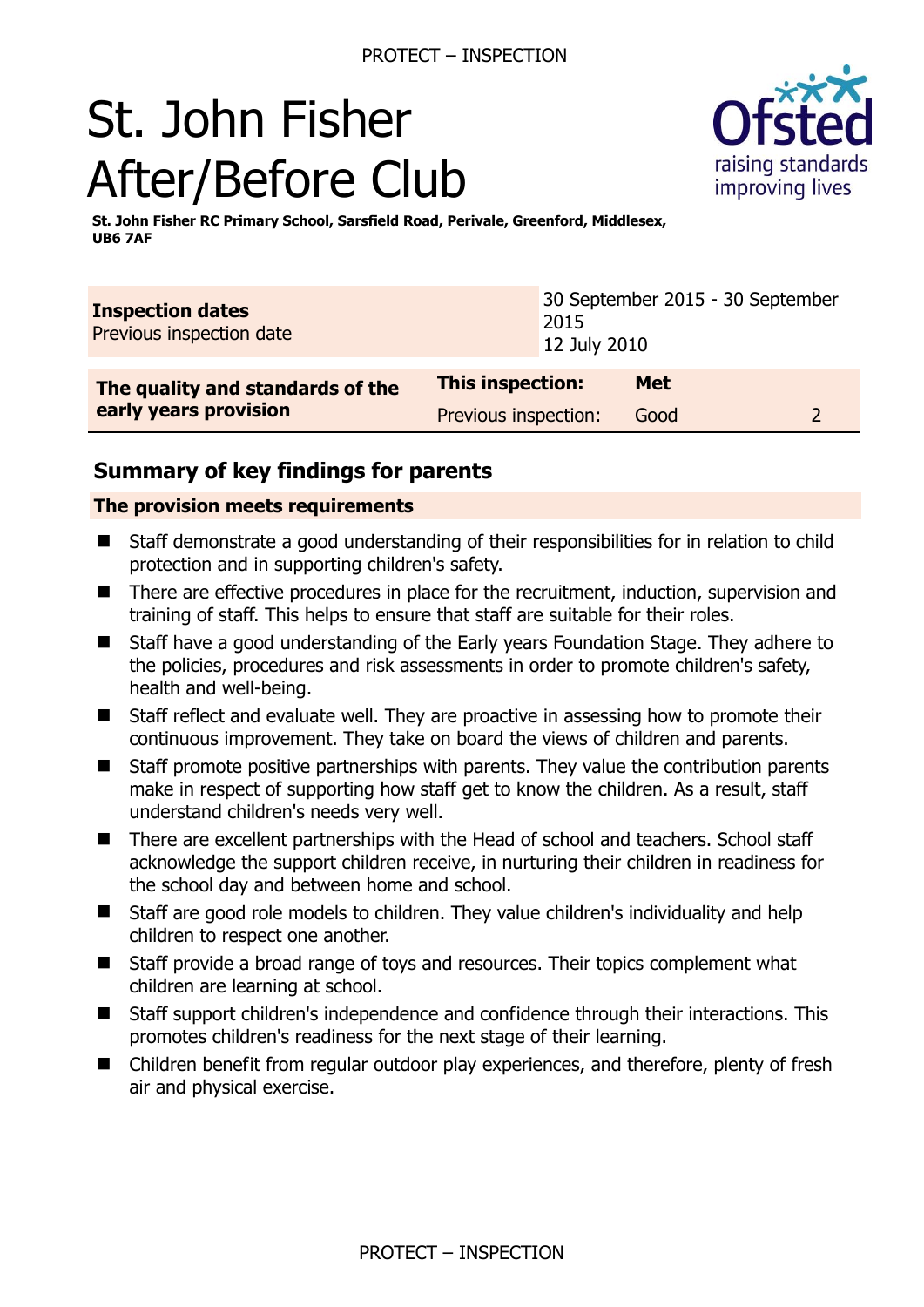There were no children present when this inspection took place. The findings in this report are based on evidence gathered from discussions with those who care for the children and an inspection of the premises, equipment and relevant documentation. Where there are no children present, no judgement is made on the quality of the early years provision as there is no reliable evidence on which to assess its impact on children. The report states whether the provider continues to meet the requirements of registration.

## **Inspection activities**

- The inspector observed the environment, toys and resources.
- $\blacksquare$  The inspector spoke with staff and parents.
- The inspector spoke to the provider about how staff meet the requirements of the Early Years Foundation Stage.
- The inspector spoke with the provider about the out of school's partnerships with school and parents.
- The inspector sampled the out of school club's documentation and children's records.

#### **Inspector**

Aileen Finan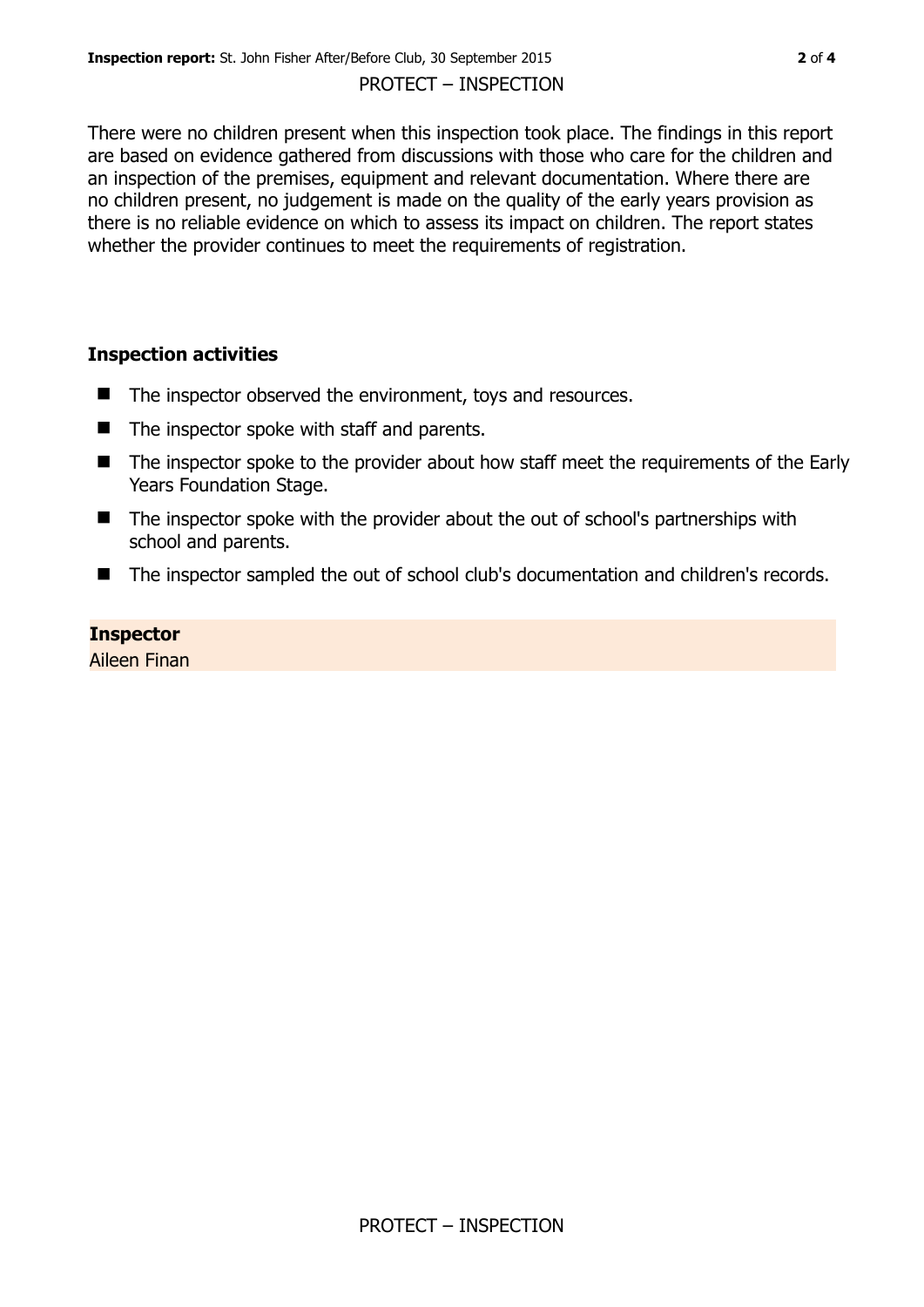# **Setting details**

| Unique reference number            | EY401394                            |
|------------------------------------|-------------------------------------|
| <b>Local authority</b>             | Ealing                              |
| <b>Inspection number</b>           | 831095                              |
| <b>Type of provision</b>           | Out of school provision             |
| Day care type                      | Childcare - Non-Domestic            |
| Age range of children              | $4 - 11$                            |
| <b>Total number of places</b>      | 24                                  |
| Number of children on roll         | 1                                   |
| <b>Name of provider</b>            | Special Treasures Childcare Limited |
| <b>Date of previous inspection</b> | 12 July 2010                        |
| <b>Telephone number</b>            | 07947 276 141                       |

St. John Fisher before and after school club registered in 2009. It is owned by Special Treasures Childcare Ltd and is a Christian organisation. The club operates from within St. John Fisher Primary School, in the borough of Ealing. Children attending this school and one other local school use the out of school provision. The club operates weekdays, during term time only. Breakfast club starts at 8am until the school day, and the after school provision from 3pm to 6pm. All of the three regular staff employed hold a recognised childcare qualification. On the day of the inspection, there were no children present in the early years age range.

This inspection was carried out by Ofsted under sections 49 and 50 of the Childcare Act 2006 on the quality and standards of provision that is registered on the Early Years Register. The registered person must ensure that this provision complies with the statutory framework for children's learning, development and care, known as the Early Years Foundation Stage.

Any complaints about the inspection or the report should be made following the procedures set out in the guidance 'Complaints procedure: raising concerns and making complaints about Ofsted', which is available from Ofsted's website: www.gov.uk/government/organisations/ofsted. If you would like Ofsted to send you a copy of the guidance, please telephone 0300 123 4234, or email enquiries@ofsted.gov.uk.